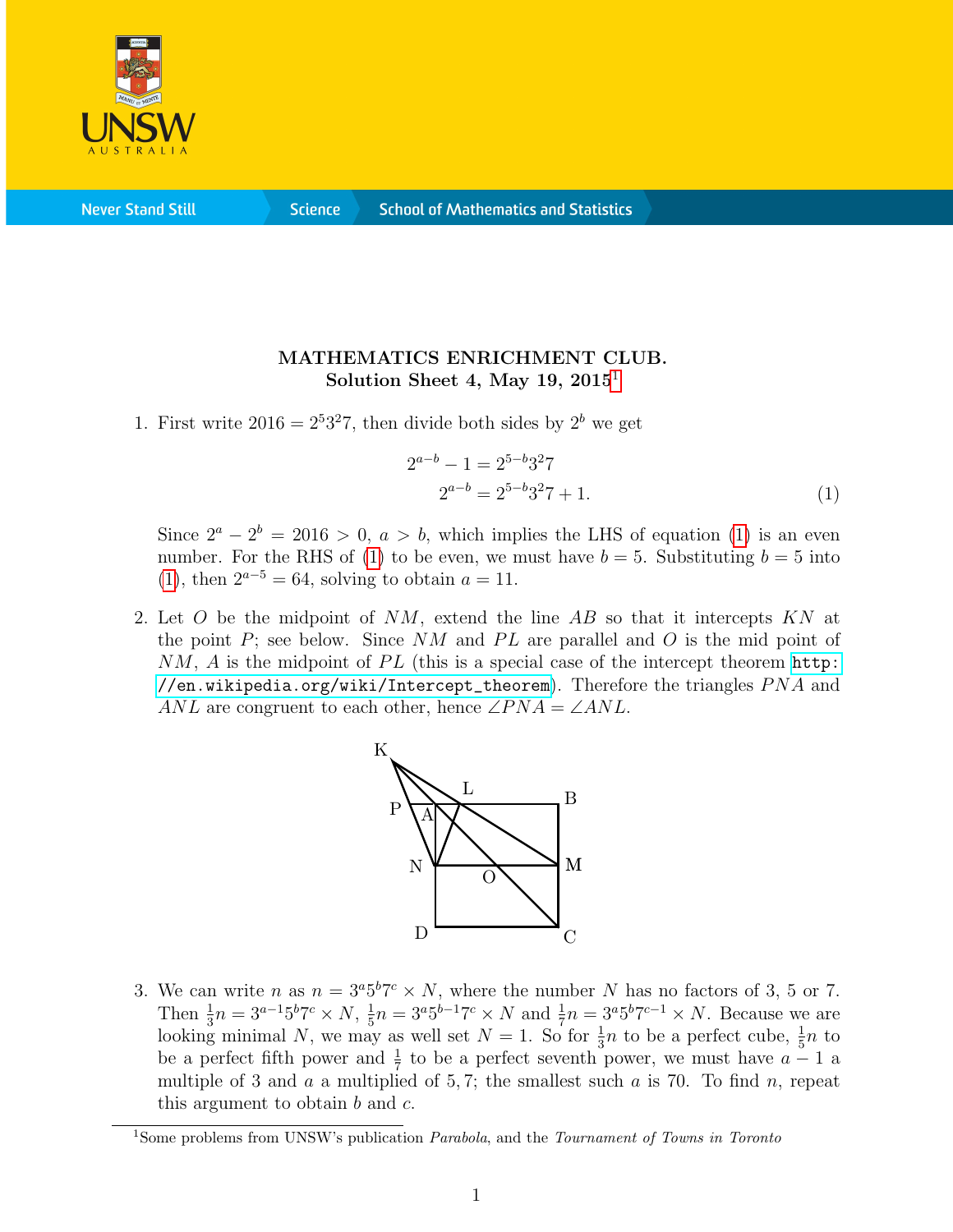4. We have

$$
k^3 - 1 = (k - 1)(k^2 + k + 1) = (k - 1)(k(k + 1) + 1)
$$

and

$$
k3 + 1 = (k + 1)(k2 - k + 1) = (k + 1)(k(k - 1) + 1).
$$

Therefore the numerator of the given product contains the factors  $1, 2, 3, \ldots, n-1$  and the denominator contains  $3, 4, 5, \ldots, n+1$ . Most of these cancel and we are left with  $2/n(n+1)$ . The numerator also contains factors  $2 \times 3 + 1, 3 \times 4 + 1, \ldots, n(n+1) + 1$ ,and the denominator  $1 \times 2 + 1, 2 \times 3 + 1, \ldots, (n1) + 1$ ; again most cancel and there remains  $(n(n+1)+1)/(1\times 2+1)$ . Combining all these results gives

$$
\frac{2^3 - 1}{2^3 + 1} \frac{3^3 - 1}{3^3 + 1} \frac{4^3 - 1}{4^3 + 1} \cdots \frac{n^3 - 1}{n^3 + 1} = \frac{2}{n(n+1)} \frac{n(n+1) + 1}{1 \times 2 + 1} = \frac{2}{3} \frac{n^2 + n + 1}{n^2 + n}.
$$

5. Let  $M_1$  and  $M_2$  be the two mathematicians. We can plot the arrival time of  $M_1$  and  $M_2$  on the x-y plane, with x-axis representing the arrival time of  $M_1$ , and y-axis the arrival time of  $M_2$ ; see figure [1.](#page-1-0) Each mathematician stays in the tea room for exactly m minutes, so we know that if  $M_1$  arrives first (say at 9 a.m.) then  $M_2$  will run into  $M_1$  in the cafeteria if  $M_2$ 's arrival time is within m minutes of  $M_1$ ; this is represented by the  $m \times m$  square box in the bottom left of the plot. Over the break of 60 minutes, we get a shaded region as shown in figure [1.](#page-1-0)

The probability that either mathematician arrives while the other is in the cafeteria is 40%, thus the non-shaded region is 60% of the total area of the big square. So we have

$$
\frac{(60 - m)^2}{60^2} = 0.6
$$

$$
m = 60 - 12\sqrt{15},
$$

therefore,  $a + b + c = 87$ .



<span id="page-1-0"></span>Figure 1: shaded area represents either mathematician arrives while the other is in the cafeteria

6. Let  $f(n)$  be the number of ways we can choose these n integers. We can try to workout what  $f(n + 1)$  is; that is the number of ways to choose  $x_1, x_2, \ldots, x_n, x_{n+1}$  such that each is 0, 1 or 2 and their sum even.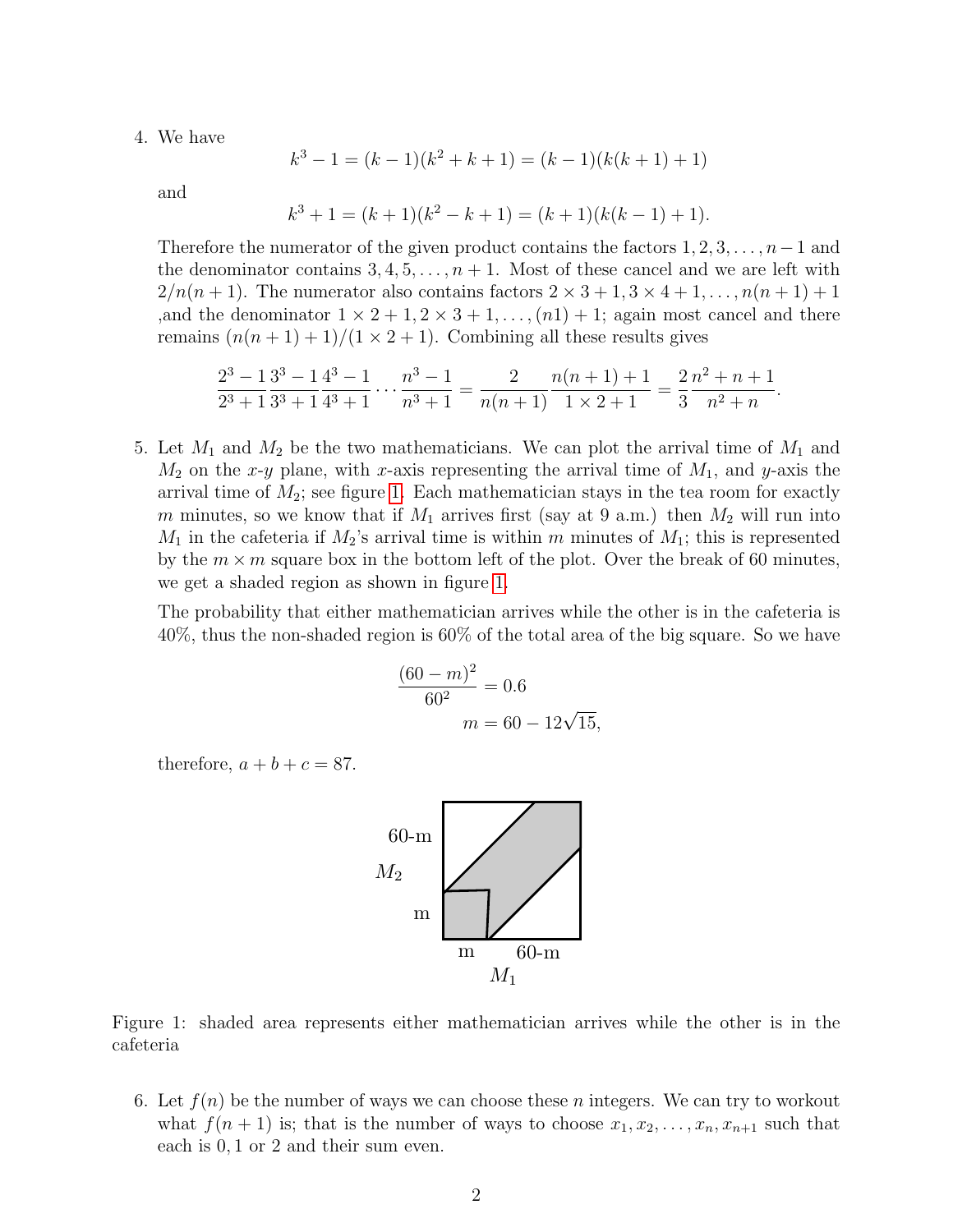Suppose we have *n* integers,  $x_1, \ldots, x_n$  from the list 0, 1, 2 such that their sum is even. We know there is  $f(n)$  ways to choose these n numbers, and we can either pick  $x_{n+1}$ to be 0 or 2 so that the sum of  $x_1, \ldots, x_{n+1}$  is even; the total number of ways we can pick these  $n + 1$  integers is  $2f(n)$ .

On the other hand, if the initial n integers,  $x_1, \ldots, x_n$  from the list  $0, 1, 2$  is odd, then there is  $3<sup>n</sup> - f(n)$  ways to choose these *n* numbers, and we can only pick  $x_{n+1} = 1$  so that the sum of  $x_1, \ldots x_{n+1}$  is even; the total number of ways we can pick these  $n+1$ integers is  $3^n - f(n)$ 

Combining both cases, we have the recursive relation  $f(n+1) = 3<sup>n</sup> + f(n)$ . Since it is straightforward to workout  $f(1) = 2$ , we can find  $f(n)$ .

## Senior Questions

- 1. Given that  $a, b$ , and  $c$  are positive integers, solve
	- (a) If  $a > b$ , then dividing both sides by a!, we have

$$
b! = \frac{b!}{a!} + 1,
$$

the LHS of the above equation is an integer, while the RHS is not; we have a contradiction on the condition  $a > b$ . We can apply the same arguments to get  $a \nless b$ , so that  $a = b$ . The only solution is then  $a = b = 2$ .

(b) Notice this equation is symmetric in  $a$  and  $b$ , so we can assume without loss of generality  $a \geq b$ . Dividing through by b!, then

<span id="page-2-0"></span>
$$
a! = \frac{a!}{b!} + 1 + \frac{2^c}{b!}.
$$
 (2)

The LHS of equation [\(2\)](#page-2-0) is an integer and  $a!/b!$  is an integer, therefore  $2^c/b!$  must be an integer, this implies  $b$  is either 1 or 2. Also, the RHS of  $(2)$  is the sum of 3 integers, so a! must contain a factor of 3;  $a \geq 3$ .

If  $b = 1$  then  $a! = a! + 1 + 2^c$ , which implies  $2^c + 1 = 0$ ; there is no solution for c, so  $b \neq 1$ . Therefore  $b = 2$ .

If  $a > 3$ , then  $a!/2$  is even, so  $2^{c-1} = 1$ . But then we get  $a!/2 = 2$ , which has no solution for a.

Therefore, we conclude that  $a = 3$  and  $b = 2$ , therefore  $c = 2$ .

(c)

2. (a) The inequality holds for  $n = 3$ . Assume  $n! > (n-2)(1! + 2! + ... (n-1)!)$  and note that  $2(n-2) \geq n-1$  for  $n \geq 3$ , therefore

$$
(n+1)! = (n-1)n! + 2n!
$$
  
>  $(n-1)n! + 2(n-2)(1! + 2! + ... (n-1)!)$   
>  $(n-1)(1! + 2! + ... + n!),$ 

so the inequality holds for all  $n$  by standard induction arguments.